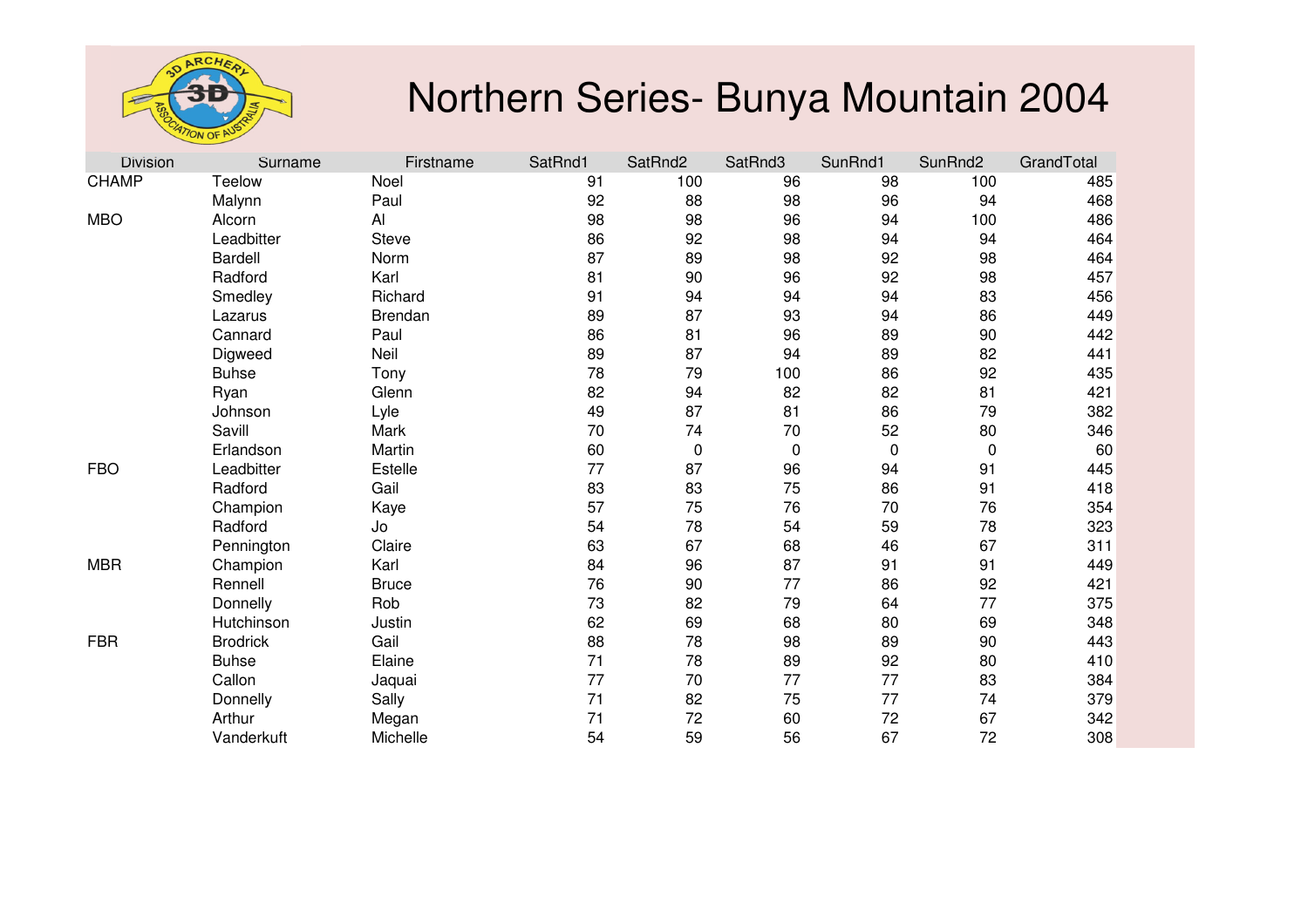

| <b>MBF</b> | Callon     | Dwayne       | 91          | 90          | 92        | 94 | 90  | 457 |
|------------|------------|--------------|-------------|-------------|-----------|----|-----|-----|
|            | Newton     | Rob          | 87          | 87          | 96        | 96 | 78  | 444 |
|            | Lazarus    | <b>Mick</b>  | 89          | 77          | 94        | 89 | 83  | 432 |
|            | Skinner    | Alan         | 79          | 85          | 86        | 91 | 85  | 426 |
|            | Noble      | Phil         | 89          | 79          | 80        | 78 | 83  | 409 |
|            | Noble      | Wayne        | 71          | 79          | 81        | 67 | 72  | 370 |
|            | Cameron    | Lee          | 74          | 80          | 58        | 71 | 86  | 369 |
|            | Walker     | Denis        | 77          | 70          | 74        | 72 | 74  | 367 |
|            | Gesch      | Trevor       | 70          | 64          | 75        | 77 | 77  | 363 |
|            | Wood       | Cleve        | 20          | 38          | 38        | 31 | 62  | 189 |
|            | Clarke     | Barry        | $\mathbf 0$ | $\mathbf 0$ | $\pmb{0}$ | 86 | 90  | 176 |
| <b>FBF</b> | Cameron    | Trish        | 73          | 75          | 75        | 66 | 64  | 353 |
|            | Noble      | Teresa       | 48          | 59          | 52        | 69 | 41  | 269 |
| <b>MCU</b> | Organ      | Damian       | 74          | 72          | 81        | 77 | 88  | 392 |
|            | Gesch      | David        | 80          | 76          | 80        | 53 | 83  | 372 |
|            | Smith      | Chris        | 64          | 73          | 84        | 67 | 71  | 359 |
|            | Hockenbull | Matt         | 67          | 64          | $70\,$    | 71 | 70  | 342 |
|            | Collins    | Rob          | 56          | 64          | 58        | 58 | 72  | 308 |
|            | Else       | Jeff         | 66          | 48          | 73        | 58 | 54  | 299 |
|            | Thiederman | Adrian       | 54          | 62          | 54        | 71 | 53  | 294 |
|            | Juillerat  | <b>Barry</b> | $\mathbf 0$ | $\mathbf 0$ | 0         | 44 | 47  | 91  |
| <b>FCU</b> | Teelow     | Bernie       | 64          | 54          | 64        | 64 | 79  | 325 |
|            | Thiederman | Dianne       | 53          | 62          | 63        | 64 | 45  | 287 |
| HC         | Buckeridge | Grant        | 94          | 100         | 100       | 84 | 96  | 474 |
|            | Levick     | Peter        | 89          | 100         | 88        | 94 | 98  | 469 |
|            | Noble      | Glenn        | 94          | 94          | 94        | 92 | 91  | 465 |
|            | Noble      | Greg         | 89          | 91          | 88        | 96 | 100 | 464 |
|            | Salta      | Kel          | 92          | 88          | 95        | 91 | 94  | 460 |
|            | Ridge      | Mark         | 89          | 75          | 80        | 85 | 94  | 423 |
|            | Watts      | Ken          | 83          | 90          | 80        | 80 | 87  | 420 |
|            | Parkyns    | Steve        | 79          | 84          | 81        | 81 | 78  | 403 |
|            | McNamara   | Pat          | 66          | 80          | 80        | 85 | 84  | 395 |
|            | Picking    | Clint        | 91          | 56          | 84        | 79 | 83  | 393 |
|            | Johnson    | Garry        | 73          | 80          | 59        | 67 | 64  | 343 |
|            | Turner     | Raymond      | 51          | 74          | 70        | 72 | 69  | 336 |
|            | Nevin      | Simon        | 38          | 67          | 62        | 75 | 72  | 314 |
|            | Flanagan   | James        | 51          | 34          | 49        | 61 | 64  | 259 |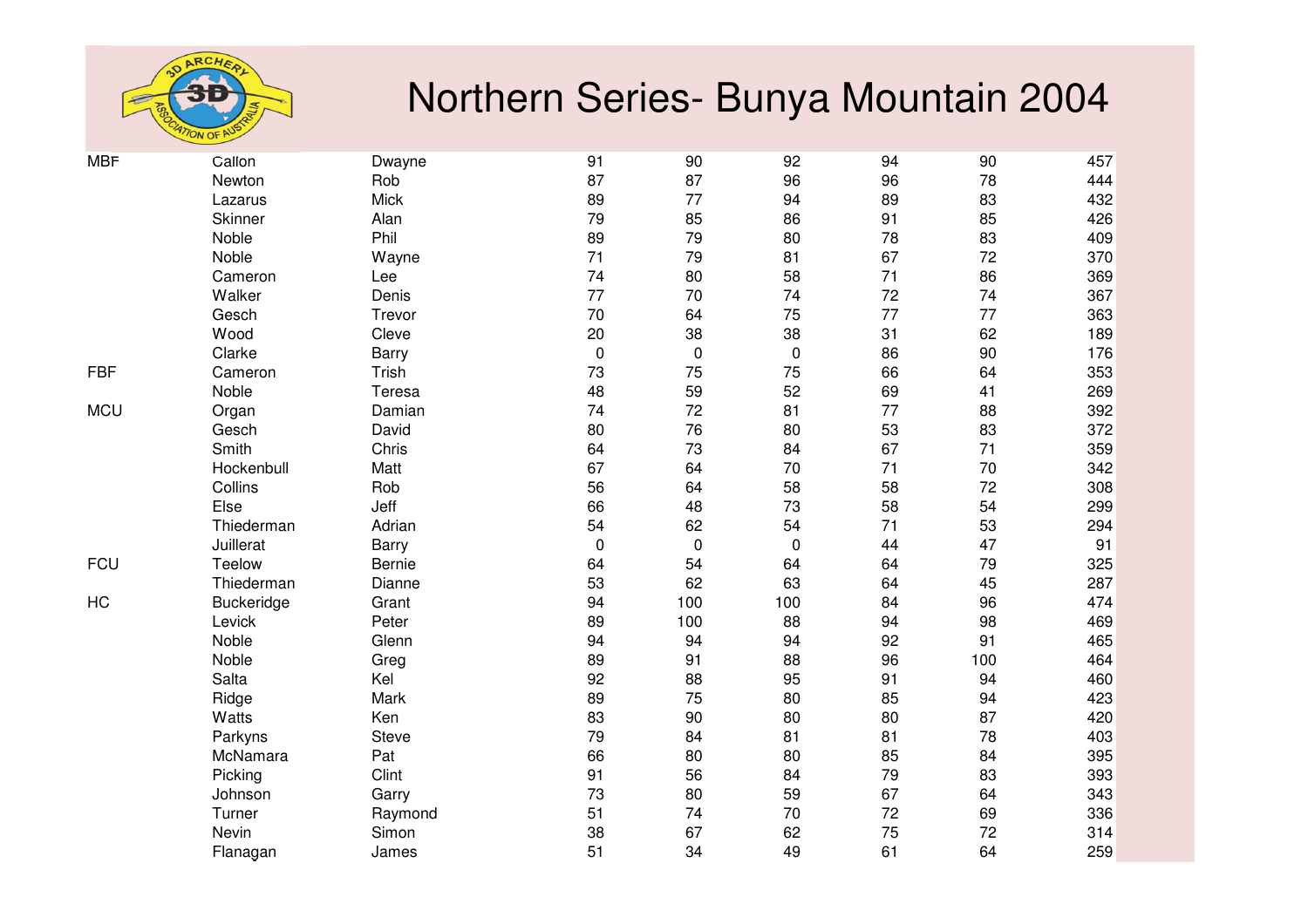

| <b>RU</b>       | Carlson         | Russell      | 84          | 74          | 86          | 84          | 82        | 410 |
|-----------------|-----------------|--------------|-------------|-------------|-------------|-------------|-----------|-----|
|                 | Carlson         | Todd         | 84          | 74          | 85          | 88          | 74        | 405 |
|                 | <b>Buckerly</b> | Robert       | 83          | 78          | 80          | 89          | 71        | 401 |
|                 | Watson          | Bill         | 80          | 78          | 72          | 72          | 82        | 384 |
|                 | Mann            | Paul         | 66          | 65          | 65          | 80          | 72        | 348 |
|                 | Penshorn        | Gary         | 72          | 71          | 61          | 63          | 55        | 322 |
|                 | Derry           | Paul         | 45          | 44          | 48          | 39          | 43        | 219 |
|                 | Donnelly        | Aiden        | 53          | 41          | 30          | 54          | 36        | 214 |
|                 | Smith           | Elva         | 26          | 41          | 25          | 36          | 51        | 179 |
|                 | McFarlane       | Kim          | 31          | 42          | 18          | 41          | 38        | 170 |
|                 | Collins         | Beverley     | 23          | 30          | 45          | 28          | 38        | 164 |
| <b>RA</b>       | Pennington      | Adrian       | 72          | 72          | 96          | 84          | 82        | 406 |
|                 | Anderson        | Michael      | 82          | 63          | 65          | 80          | 78        | 368 |
|                 | Bambery         | Ross         | 60          | 71          | 79          | 72          | 82        | 364 |
|                 | Radford         | lan          | 59          | 84          | 69          | 56          | 73        | 341 |
|                 | Duke            | <b>Bryce</b> | 49          | 41          | $\pmb{0}$   | $\mathbf 0$ | $\pmb{0}$ | 90  |
| <b>TRAD</b>     | Penshorn        | Janita       | 64          | 45          | 48          | 48          | 79        | 284 |
|                 | Deacon          | David        | 54          | 69          | 36          | 46          | 64        | 269 |
|                 | Hines           | Glenn        | 55          | 48          | 61          | 53          | 51        | 268 |
|                 | Cross           | <b>Mick</b>  | 54          | 33          | 51          | 51          | 26        | 215 |
| <b>MSR</b>      | Bicknell        | Gavin        | 95          | 91          | 85          | 88          | 91        | 450 |
|                 | Honey           | Don          | 79          | 89          | 88          | 83          | 94        | 433 |
|                 | Keats           | lan          | 77          | 81          | 90          | 91          | 92        | 431 |
|                 | Tevlin          | Graham       | 83          | 84          | 77          | 85          | 87        | 416 |
| <b>YMR13-14</b> | Turner          | Jake         | 66          | 70          | 66          | 67          | 65        | 334 |
| <b>YMR15-17</b> | Smedley         | James        | 86          | 92          | 82          | 86          | 92        | 438 |
|                 | Teelow          | Toby         | 79          | 83          | 86          | 84          | 90        | 422 |
| YF              | <b>Buhse</b>    | Rachel       | 75          | 90          | 82          | 67          | 77        | 391 |
|                 | Smith           | Rebecca      | 8           | 8           | 8           | 28          | 44        | 96  |
| <b>YMF</b>      | Donnelly        | Lachlan      | 65          | 64          | 56          | 70          | 76        | 331 |
|                 | Lee             | Steven       | 46          | 20          | 38          | 51          | 43        | 198 |
|                 | Douglas         | Ben          | $\pmb{0}$   | $\pmb{0}$   | $\pmb{0}$   | 54          | 33        | 87  |
|                 | Douglas         | Sam          | $\mathbf 0$ | $\mathbf 0$ | $\mathbf 0$ | 15          | 59        | 74  |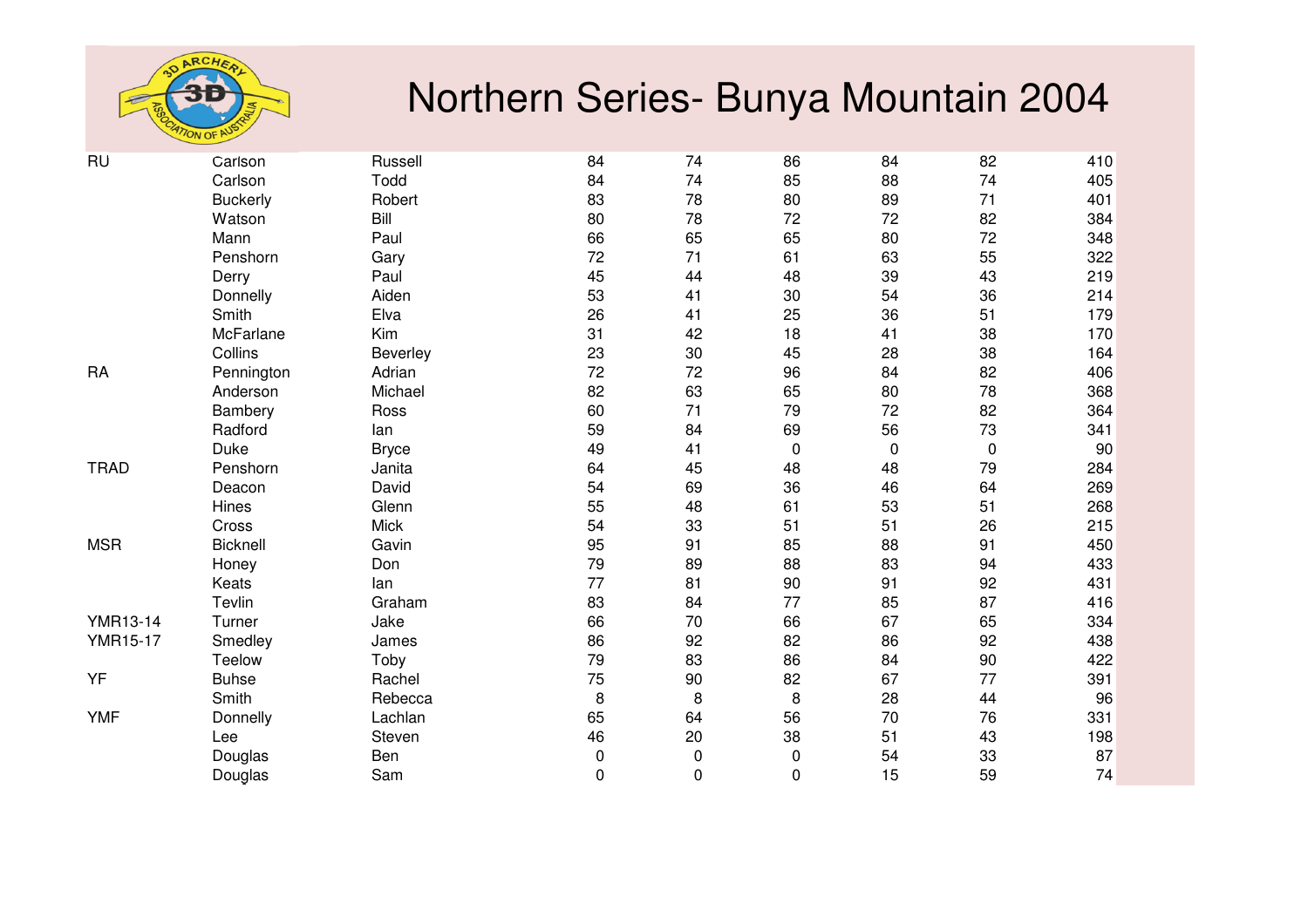

| <b>CUBU</b> | Crawford  | Todd     | 82 | 70 | 87 | 72 | 82 | 393 |
|-------------|-----------|----------|----|----|----|----|----|-----|
|             | Barford   | Edward   | 82 | 80 | 84 | 78 | 62 | 386 |
|             | Donnelly  | Ethan    | 76 | 60 | 70 | 80 | 64 | 350 |
|             | Derry     | David    | 66 | 48 | 68 | 65 | 68 | 315 |
|             | Cameron   | Jack     | 65 | 60 | 63 | 56 | 53 | 297 |
|             | Levick    | Mitchell | 69 | 36 | 56 | 39 | 46 | 246 |
|             | Smith     | Joshua   | 55 | 36 | 51 | 49 | 41 | 232 |
|             | Champion  | Ryan     | 43 | 20 | 23 | 33 | 36 | 155 |
|             | Erlandson | Zachery  | 15 | 28 | 35 | 55 | 15 | 148 |
|             | Cox       | Kai      | 43 | 35 | 18 | 21 | 25 | 142 |
|             | Juillerat | Jacques  | 0  | 0  | 0  | 58 | 69 | 127 |
|             | Walker    | Sam      | 13 | 43 | 35 | 13 | 5  | 109 |
|             | Callon    | Jaydon   | 20 | 15 | 28 | 13 | 15 | 91  |
| <b>CUBF</b> | Collins   | Sarah    | 60 | 38 | 69 | 54 | 52 | 273 |
|             | Callon    | Krystal  | 35 | 48 | 35 | 53 | 55 | 226 |
|             | Cannard   | Jessica  | 10 | 21 | 13 | 23 | 10 | 77  |
|             |           |          |    |    |    |    |    |     |